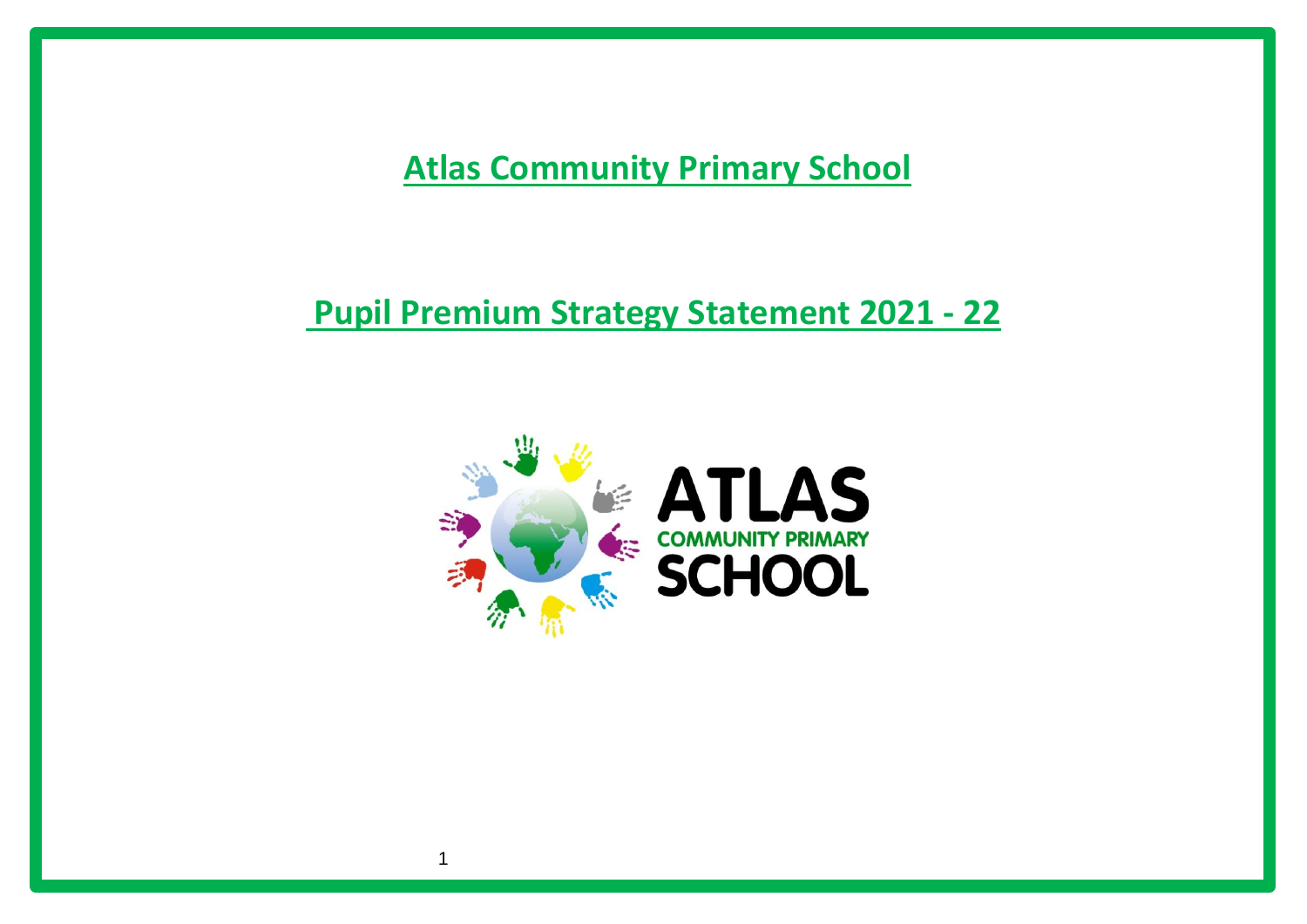This statement details our school's use of pupil premium (and recovery premium for the 2021 to 2022 academic year) funding to help improve the attainment of our disadvantaged pupils.

It outlines our pupil premium strategy, how we intend to spend the funding in this academic year and the effect that last year's spending of pupil premium had within our school.

## **School overview**

| <b>Detail</b>                                                                                             | <b>Data</b>                              |
|-----------------------------------------------------------------------------------------------------------|------------------------------------------|
| School name                                                                                               | <b>Atlas Community Primary</b><br>School |
| Number of pupils in school                                                                                | 200                                      |
| Proportion (%) of pupil premium eligible pupils                                                           | 28%                                      |
| Academic year/years that our current pupil premium<br>strategy plan covers (3 year plans are recommended) | 2021-22                                  |
| Date this statement was published                                                                         | September 2021                           |
| Date on which it will be reviewed                                                                         | February 2022                            |
| Statement authorised by                                                                                   | <b>Local Governing Body</b>              |
| Pupil premium lead                                                                                        | L Simpson                                |
| Governor / Trustee lead                                                                                   | Y Mayat                                  |

## **Funding overview**

| <b>Detail</b>                                                                                                                       | <b>Amount</b> |
|-------------------------------------------------------------------------------------------------------------------------------------|---------------|
| Pupil premium funding allocation this academic year                                                                                 | £78,010       |
| Recovery premium funding allocation this academic year                                                                              | £6,699        |
| Pupil premium funding carried forward from previous<br>years (enter £0 if not applicable)                                           | £0            |
| Total budget for this academic year                                                                                                 | £84,709       |
| If your school is an academy in a trust that pools this<br>funding, state the amount available to your school this<br>academic year |               |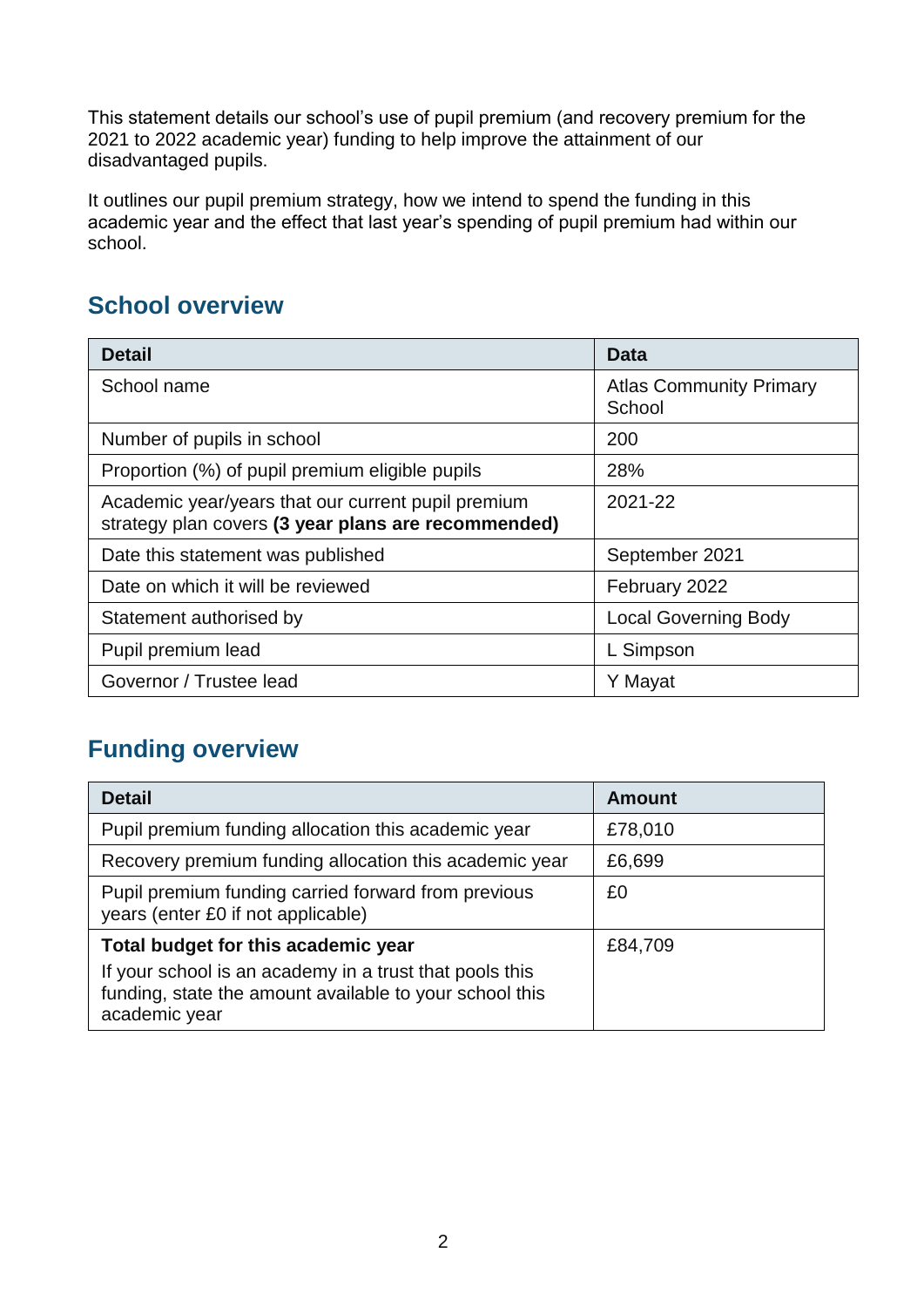# **Part A: Pupil premium strategy plan**

#### **Statement of intent**

At Atlas Community Primary School we believe that every child, regardless of their background or home circumstance, has the potential to become a powerful citizen of the future through provision of education which is tailored to their needs through carefully planned teaching and learning opportunities both in and outside of the classroom.

We ensure that any need for adapted or additional provision is met for all pupils, ensuring that the needs of pupils belonging to vulnerable groups are carefully assessed and provided for. We will allocate Pupil Premium funding to support any pupils who we identify as socially disadvantaged, and we will use this funding to support pupils' basic needs as well as to ensure that pupils have every opportunity to overcome any barriers and achieve similar outcomes to their peers. We have combined additional Covid recovery funds together with our Pupil Premium funding to ensure that the maximum impact can be made to diminish the difference between Pupils Premium and non-Pupil Premium pupils.

At Atlas Community Primary School we see raising the attainment of disadvantaged children as crucial in our aim to unlock the true potential of every child, so that any barriers created through social disadvantage can be overcome. We believe that we can support this aim through:

- Empowering all staff to raise expectations of all pupils in our school so that every child can achieve
- Promoting a fully inclusive ethos, without stereotypes or different expectations based on pre-conceived ideas
- Early intervention and a pro-active approach which is adapted to individual needs
- Regular analysis and professional dialogue
- Working with parents to reach the best outcomes for the whole child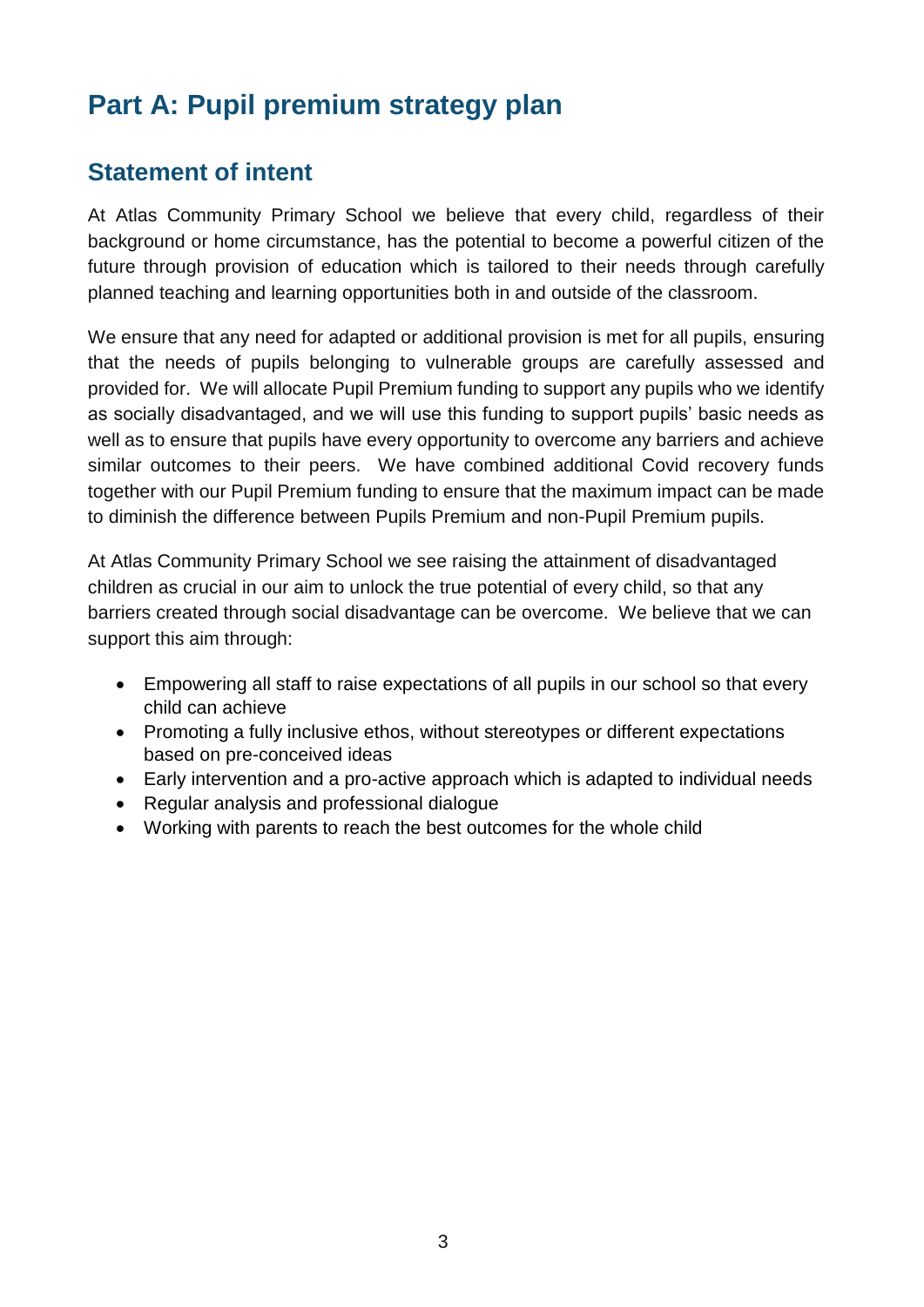# **Challenges**

This details the key challenges to achievement that we have identified among our disadvantaged pupils.

| <b>Challenge</b><br>number | <b>Detail of challenge</b>                                                                                                                                                                                                                                                                                                                                                          |
|----------------------------|-------------------------------------------------------------------------------------------------------------------------------------------------------------------------------------------------------------------------------------------------------------------------------------------------------------------------------------------------------------------------------------|
| $\mathbf{1}$               | Over time, Pupil Premium children in Key Stage 1 and 2 have not<br>achieved expected outcomes in line with their Non-Pupil Premium peers.<br>Throughout periods of remote learning, many Pupil Premium pupils<br>struggled to access remote learning despite it being offered both online<br>and offline.<br>The attendance data shows that Pupil Premium pupils are more likely to |
|                            | miss school that their Non-Pupil Premium peers. A significant number of<br>pupils eligible for Pupil Premium have attendance which is blow the<br>national average. This significantly impacts on their learning.                                                                                                                                                                   |
| $\overline{2}$             | A higher number of children who are in receipt of Pupil Premium also<br>display additional barriers to learning, e.g communication and language,<br>SEND, safeguarding concerns. As a result, targeted support needs to be<br>provided in a range of ways which are not always academic.                                                                                            |
| 3                          | Pupil Premium pupils often display a much narrower experience of the<br>wider world due to the social and financial constraints on their families -<br>this means that their vocabulary and knowledge of the wider world can be<br>limited, making elements of their learning more difficult to access.                                                                             |
| 4                          | The effects of the Covid-19 pandemic have been significant in terms of<br>financial and emotional impact on many of our families; in particular those<br>who were already at a social disadvantage. Proportionately, more Pupil<br>Premium pupils have experience recent adverse childhood experiences<br>throughout this period than their Non-Pupil Premium peers.                |
| 5                          | Lasting emotional wellbeing and mental health needs impact on<br>academic outcomes and therefore these needs must be met in order for<br>pupils to be able to learn. These needs have been magnified by school<br>closures and events throughout the Covid 19 pandemic.                                                                                                             |
| 6                          | Proportionately, more Pupil Premium than Non-Pupil Premium pupils<br>have struggled to have their basic needs met throughout the pandemic -<br>e.g food, clothing, sleep. The school and families need to continue to<br>work together to ensure that every child's basic needs are met so that<br>they are in a position to learn.                                                 |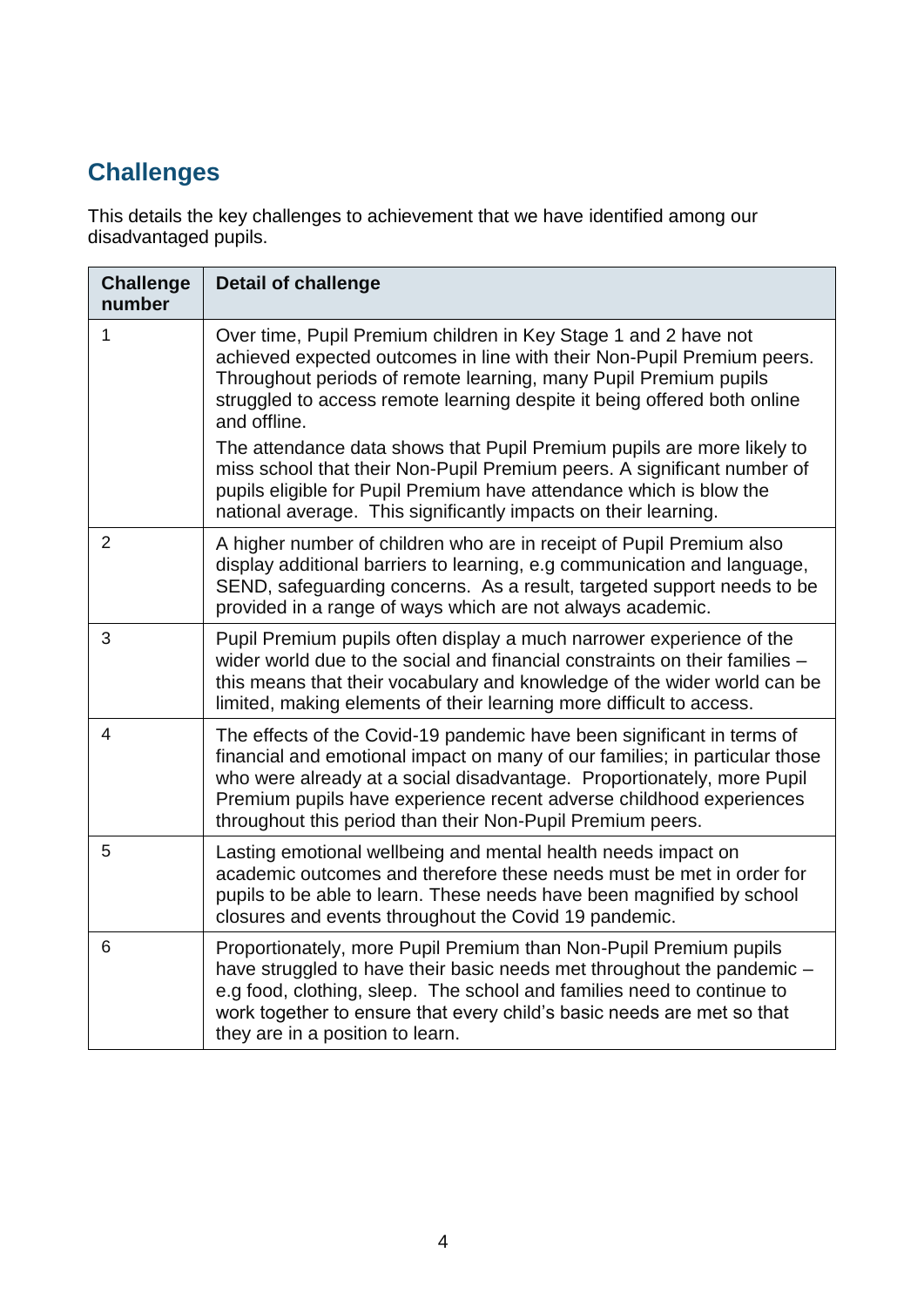# **Intended outcomes**

This explains the outcomes we are aiming for **by the end of our current strategy plan (2020-2023)**, and how we will measure whether they have been achieved.

| <b>Intended outcome</b>                                                                                                                                                                                                                                                                                                                                     | <b>Success criteria</b>                                                                                                                                                              |
|-------------------------------------------------------------------------------------------------------------------------------------------------------------------------------------------------------------------------------------------------------------------------------------------------------------------------------------------------------------|--------------------------------------------------------------------------------------------------------------------------------------------------------------------------------------|
| Children and parents are supported to<br>improve wellbeing throughout the academic<br>year to ensure that pupils are in a good<br>position to access learning with the support of<br>the school and their families.                                                                                                                                         | Case studies show how pastoral support<br>has informed academic support in order for<br>pupils to achieve in line with their peers<br>despite their experiences                      |
| Targeted support for pupils and parents in<br>KS1 in terms of early learning – these<br>children have not yet experienced a full and<br>normal year in school.<br>Parents to come into school and share in their<br>child's learning so that home and school can<br>work together to ensure that children still<br>have the maximum opportunity to achieve. | Results at the end of KS1 are above the<br>national average.<br>Pupil Premium children make accelerated<br>progress across KS1.<br>Phonics scores are above the national<br>average. |
| Leaders and subject leads look closely at the<br>progress made by Pupil Premium children in<br>KS1 to ensure that their outcomes in reading,<br>writing and mathematics meet the national<br>standard by the end of Year 5 and 6. Where<br>they are not achieving this through QFT<br>alone, targeted support is put into place                             | Results at the end of KS2 are above the<br>national average.<br>Pupil Premium children make accelerated<br>progress across KS2.                                                      |
| Those on SEND register and vulnerable<br>register make strong progress from starting<br>points through early intervention and access<br>to specialist support at the first possible<br>opportunity.                                                                                                                                                         | Pupils meet their individual targets.                                                                                                                                                |
| Pupils access lessons which focus on<br>developing communication skills in order to<br>access different kinds of learning through the<br>school's commitment to developing oracy as<br>a taught skill (Voice 21 school)                                                                                                                                     | Pupils are articulate and can talk about a<br>range of subjects and topics. This impacts<br>on what they are able to read, write and<br>understand.                                  |
| The school offers a wide range of<br>experiences to all pupils - these will be<br>subsidised for pupils in receipt of Pupil<br>Premium so that no pupil misses the<br>opportunity afforded to anyone else.                                                                                                                                                  | Pupils have equal access to all learning<br>experiences.<br>Pupils speak positively about their<br>experiences and this impacts on their<br>learning in class.                       |
| Improve attendance of disadvantaged pupils<br>to school target of 96% by the end of the<br>academic year                                                                                                                                                                                                                                                    | Attendance is above the national average<br>and PA reduces significantly.                                                                                                            |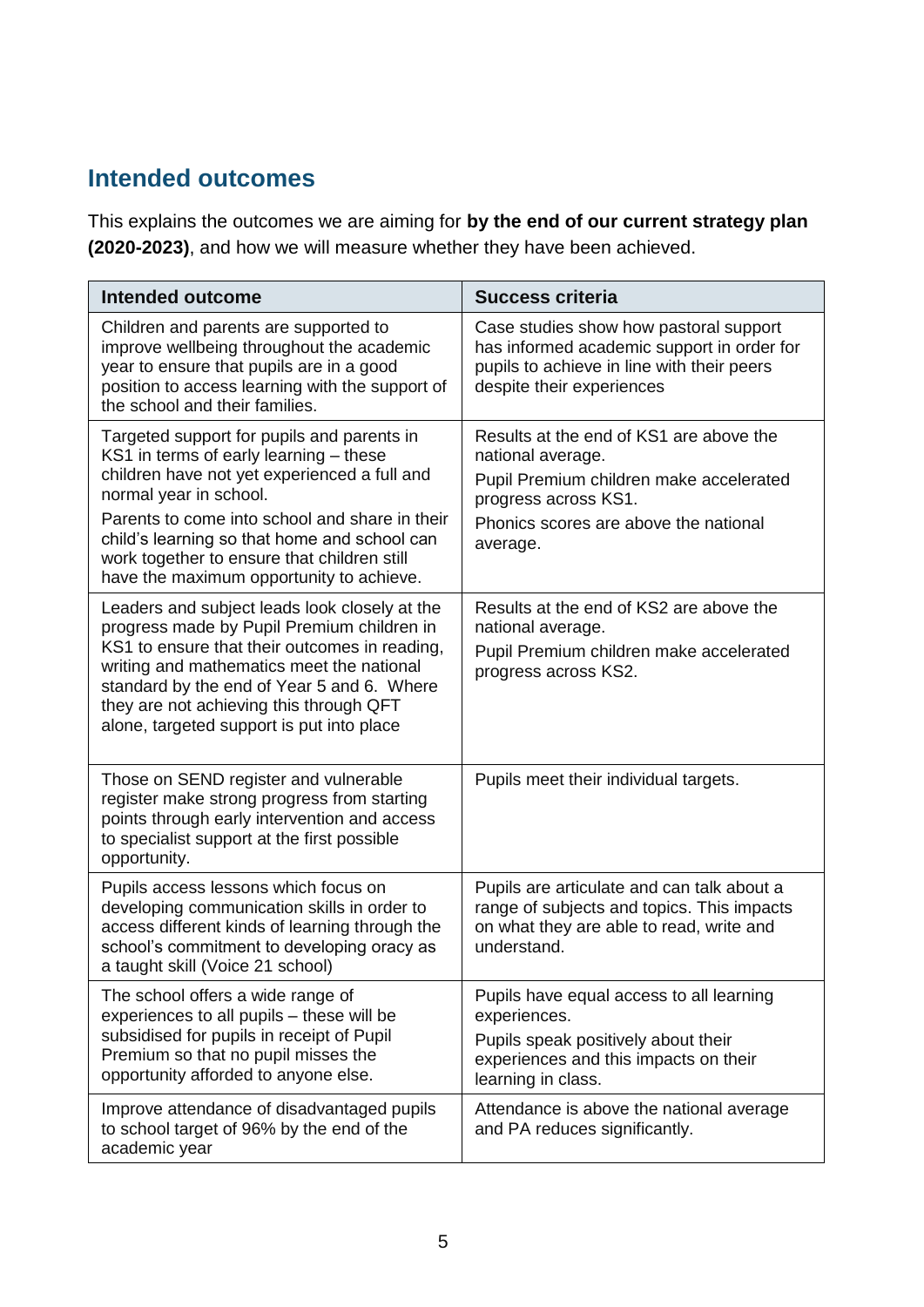# **Activity in this academic year**

This details how we intend to spend our pupil premium (and recovery premium funding) **this academic year** to address the challenges listed above.

#### **Teaching (for example, CPD, recruitment and retention)**

Budgeted cost: £36,500

| <b>Activity</b>                                                                                                                                               | Evidence that supports this approach                                                                                                                                                                                                                                                                                                                                                                                                                                                                                   | <b>Challenge</b><br>number(s)<br>addressed |
|---------------------------------------------------------------------------------------------------------------------------------------------------------------|------------------------------------------------------------------------------------------------------------------------------------------------------------------------------------------------------------------------------------------------------------------------------------------------------------------------------------------------------------------------------------------------------------------------------------------------------------------------------------------------------------------------|--------------------------------------------|
| Effectively embed the school's<br>systematic phonics<br>programme.                                                                                            | The EEF Toolkit Report - 'Improving Literacy<br>in KS1' indicates that both decoding and<br>comprehension are necessary for pupils to<br>become confident readers, but that neither<br>are sufficient on their own. As a school we<br>are currently undertaking extensive research                                                                                                                                                                                                                                     | 1<br>$\overline{2}$<br>3                   |
| Further develop the teaching<br>of early reading through<br>targeted group reading<br>sessions for all pupils in KS1                                          | into the different schemes for teaching<br>synthetic phonics and will ensure that<br>whichever scheme is undertaken is<br>underpinned by good quality reading<br>sessions for all pupils in KS1.                                                                                                                                                                                                                                                                                                                       |                                            |
| Further develop whole class,<br>discrete reading lessons for<br>pupils in KS2 which teach<br>specific reading and<br>comprehension skills.                    | The EEF Toolkit Report 'Improving Literacy in<br>KS2' states that reading comprehension can<br>be improved by teaching specific strategies<br>that pupils can apply both to monitor and<br>overcome barriers to comprehension. These<br>include: prediction; questioning; clarifying;<br>summarising; inference; and activating prior<br>knowledge. Through our cumulative reading<br>curriculum we aim to ensure that teachers<br>teach specific skills in order for pupils to fully<br>access a wide range of texts. |                                            |
| Widen the range of texts used<br>by children across both key<br>stages to ensure that they are<br>well matched to both reading<br>age and curriculum content. | The toolkit also states that children should<br>experience a wide range of texts which<br>support their language development - this is<br>something that subject leaders are<br>considering when applying books to a given<br>year group in relations to a specific learning<br>element.                                                                                                                                                                                                                               |                                            |
| CPD for all staff on the<br>development of oracy<br>throughout the curriculum and                                                                             | The EEF Toolkit 'Improving Literacy -<br><b>Supporting Oral Language Development'</b><br>states that there is evidence that the rate at<br>which children develop language is sensitive                                                                                                                                                                                                                                                                                                                                | 1<br>$\overline{2}$<br>3                   |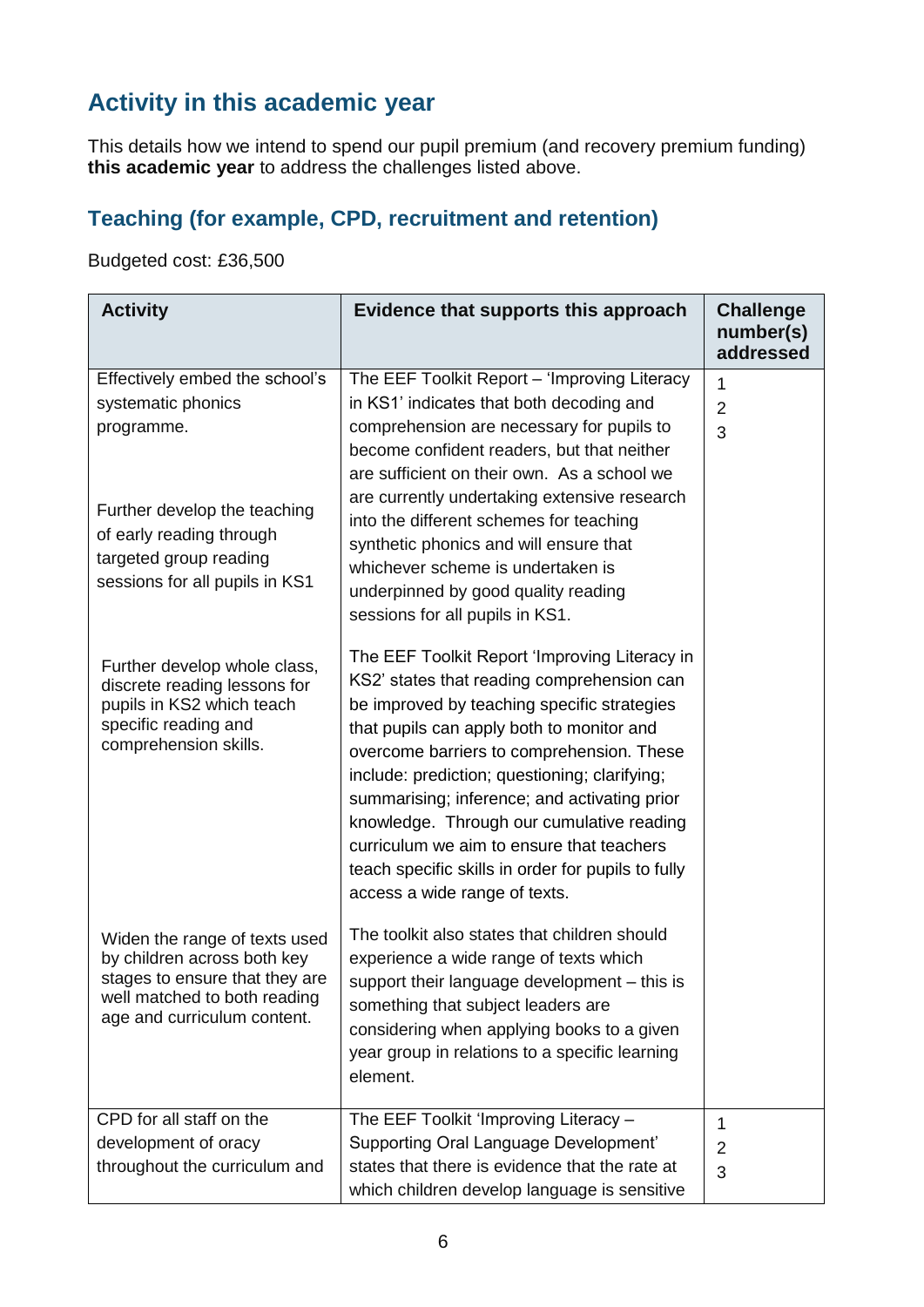| across all key stages - Voice<br>21 training for all staff<br>Ensure that consistent<br>approaches to the<br>development of oracy carry<br>through the whole school                                                                                                                                                                                                           | to the amount of input they receive from the<br>adults and peers around them, and that the<br>quality of this input is likely to be more<br>important than the quantity. Ensuring all<br>children experience effective language<br>support requires a considered approach<br>appropriate to the needs of individual children<br>as well as staff training for good<br>implementation.<br>Through working with Voice 21, staff will have<br>a tailored approach and a key contact to work<br>with throughout the year to achieve the best<br>outcomes for children.                                                                                                            |                          |
|-------------------------------------------------------------------------------------------------------------------------------------------------------------------------------------------------------------------------------------------------------------------------------------------------------------------------------------------------------------------------------|-------------------------------------------------------------------------------------------------------------------------------------------------------------------------------------------------------------------------------------------------------------------------------------------------------------------------------------------------------------------------------------------------------------------------------------------------------------------------------------------------------------------------------------------------------------------------------------------------------------------------------------------------------------------------------|--------------------------|
| Develop the capacity of<br>subject leadership throughout<br>the school so that all pupils are<br>afforded a broad, high quality<br>curriculum in all subject areas<br>in order to deepen their<br>learning experience.<br>Tailored CPD for teachers and<br>subject leads which is<br>grounded in research and<br>develops a clear pedagogy for<br>all practitioners in school | The EEF Guidance Report - 'Putting<br>Evidence to Work' details the measures that<br>should be taken when implementing<br>research-based work into schools. All<br>subject leads will receive a tailored approach<br>depending their stage of development, with<br>expert coaching support where needed, to<br>ensure that they can carefully plan, adapt and<br>monitor their subject areas to create the best<br>provision for our pupils, planning in wider<br>opportunities and experiences to support this.                                                                                                                                                              | 1<br>$\overline{2}$<br>3 |
| Re-introduce and implement<br>further opportunities for<br>parental engagement with<br>learning in school                                                                                                                                                                                                                                                                     | The EEF Guidance Report on 'Parental<br>Engagement' states that there is an<br>established link between the home learning<br>environment at all ages and children's<br>performance at school. Schools and parents<br>have a shared priority to deliver the best<br>outcomes for their children. However,<br>evidence on effective strategies that schools<br>can use to engage parents in their children's<br>learning is mixed. If the aim is solely to<br>improve academic outcomes, classroom<br>interventions working directly with children<br>currently have more evidence of<br>effectiveness at improving learning than<br>parenting interventions with the same aim. | 1<br>2<br>3              |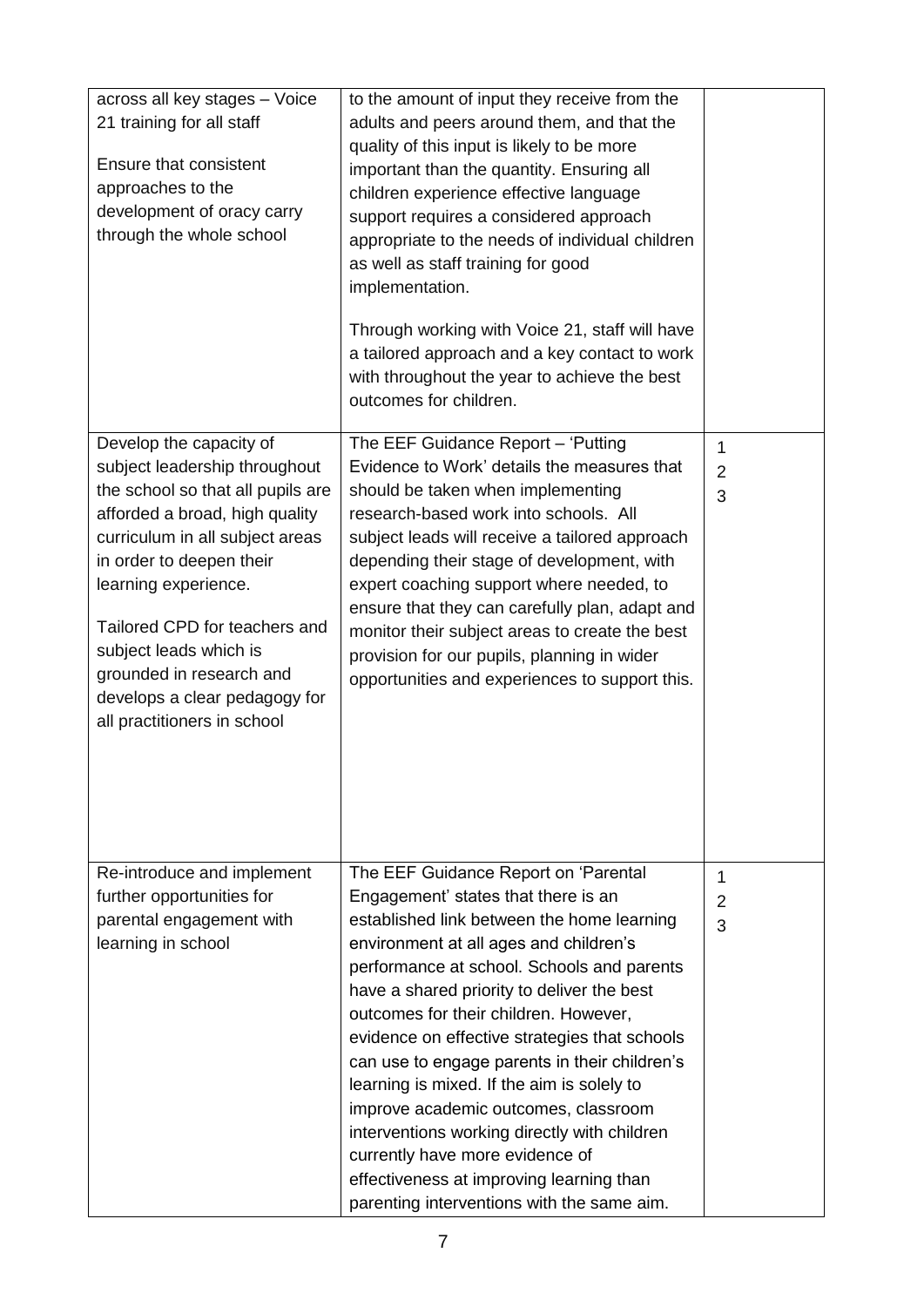| This year we aim to offer in-class sessions   |  |
|-----------------------------------------------|--|
| alongside workshop-style sessions,            |  |
| encouraging more parents to come into         |  |
| school on a more regular basis to support the |  |
| learning that takes place in school.          |  |
|                                               |  |

# **Targeted academic support (for example, tutoring, one-to-one support structured interventions)**

Budgeted cost: £ *24, 630*

| <b>Activity</b>                                                                                                                                                                                                                                                                                                                                                    | <b>Evidence that supports this</b><br>approach                                                                                                                                                                                                                                                                                                                                                                                                   | <b>Challenge</b><br>number(s)<br>addressed |
|--------------------------------------------------------------------------------------------------------------------------------------------------------------------------------------------------------------------------------------------------------------------------------------------------------------------------------------------------------------------|--------------------------------------------------------------------------------------------------------------------------------------------------------------------------------------------------------------------------------------------------------------------------------------------------------------------------------------------------------------------------------------------------------------------------------------------------|--------------------------------------------|
| Mentor and coach pupils on a<br>1:1 basis through pre-teaching<br>and post-teaching equipping<br>them with skills and strategies<br>enabling them to access<br>learning and experience<br>success.<br>Small group before and after<br>school booster interventions<br>implemented by high quality<br>teaching staff.                                               | The EEF Toolkit 'Improving Literacy in Key<br>Stage 2' indicates the positive impact that<br>targeted academic support can have on<br>children who are not making strong<br>progress across the spectrum of<br>achievement.<br>Targeted interventions matched to specific<br>children with particular needs and linking<br>structured one-to-one intervention to<br>classroom teaching is an effective<br>component of Pupil Premium strategies. | 1                                          |
| Targeted interventions for pupils<br>in Y6 throughout the year and<br>through the Easter holiday<br>period wherever possible.                                                                                                                                                                                                                                      |                                                                                                                                                                                                                                                                                                                                                                                                                                                  |                                            |
| Ensure all disadvantaged pupils<br>with SEND receive high quality<br>teaching and that teaching is<br>responsive to their needs.<br>Where the impact cannot be<br>seen, staff work closely with the<br>SENCO to find the correct<br>specialist support and training in<br>order to provide the best type of<br>intervention to promote success<br>for every child. | The EEF Guidance for Special Educational<br>Needs in Mainstream Schools states that<br>the attainment gap between pupils with<br>SEND and their peers is twice as big as the<br>gap between pupils eligible for free school<br>meals and their peers. However, pupils with<br>SEND are also more than twice as likely to<br>be eligible for free school meals.                                                                                   | 4<br>5<br>6                                |
| All pupils with SEND to be<br>tracked via Provision Map so<br>that early intervention and                                                                                                                                                                                                                                                                          | One of the three key areas the EEF indicate<br>schools should ensure are considered when<br>supporting disadvantaged SEND pupils is<br>that interventions should be high quality and                                                                                                                                                                                                                                                             |                                            |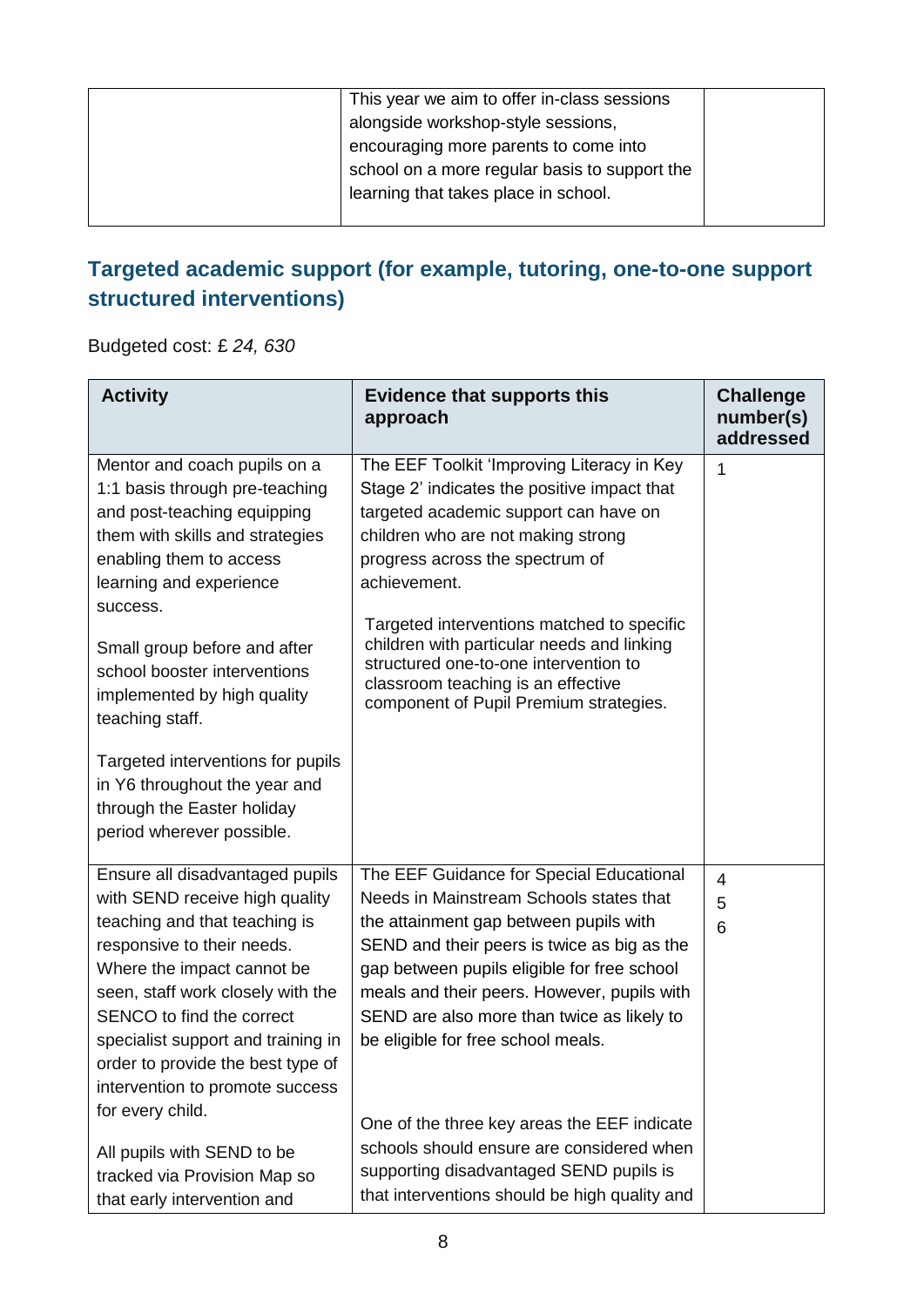| engagement with wider services<br>is timely.                                                                                                                                                                                                                                                                                                                  | rigorously assessed with clear links<br>between the child's specific needs.                                                                                                                                                                                                                                                                                                                                                                              |  |
|---------------------------------------------------------------------------------------------------------------------------------------------------------------------------------------------------------------------------------------------------------------------------------------------------------------------------------------------------------------|----------------------------------------------------------------------------------------------------------------------------------------------------------------------------------------------------------------------------------------------------------------------------------------------------------------------------------------------------------------------------------------------------------------------------------------------------------|--|
| Other interventions e.g Time to<br>Talk, Lego Therapy, Chatterbox<br>to be implemented to support<br>SEMH and confidence, which is<br>often a barrier.<br>Continued work with all pupils<br>will continue around positive<br>mindset, stereotyping and 'what<br>makes me, me?' to ensure that<br>every pupil sees their own<br>value, no matter how difficult | Pupils need to be fit and ready to learn<br>within the school and the wider community.<br>Research indicates that children's view of<br>themselves and each other can impact<br>greatly on their learning outcomes – if a<br>child feels that they are 'lower ability', then<br>that becomes self-fulfilling into 'I can't do it',<br>therefore the self esteem of pupils is crucial<br>to academic success, particularly for those<br>pupils with SEND. |  |
| they might find things at times                                                                                                                                                                                                                                                                                                                               |                                                                                                                                                                                                                                                                                                                                                                                                                                                          |  |

# **Wider strategies (for example, related to attendance, behaviour, wellbeing)**

Budgeted cost: £ *23,579*

| <b>Activity</b>                                                     | <b>Evidence that supports this</b><br>approach                   | <b>Challenge</b><br>number(s)<br>addressed |
|---------------------------------------------------------------------|------------------------------------------------------------------|--------------------------------------------|
| Staff training: Mental Health                                       | Many of our pupils have                                          | 4                                          |
| Team                                                                | experienced traumatic events,<br>particularly over the course of | 5                                          |
| Whole school MH Audit in                                            | the Covid-19 pandemic                                            |                                            |
| partnership with NHS                                                |                                                                  |                                            |
| Trailblazers                                                        | Referrals to services such as                                    |                                            |
| Further our MH provision based                                      | CAHMS have risen steeply over                                    |                                            |
| on the outcomes and advice<br>from the whole school audit           | the course of the past two years                                 |                                            |
|                                                                     |                                                                  |                                            |
| Implement further sessions in                                       |                                                                  |                                            |
| addition to the PSHE curriculum<br>to teach children the strategies |                                                                  |                                            |
| with which to look after their                                      |                                                                  |                                            |
| mental health and recognise the                                     |                                                                  |                                            |
| signs that someone may need                                         |                                                                  |                                            |
| help.                                                               |                                                                  |                                            |
| Provide counselling support for                                     |                                                                  |                                            |
| children who have had ACEs as                                       |                                                                  |                                            |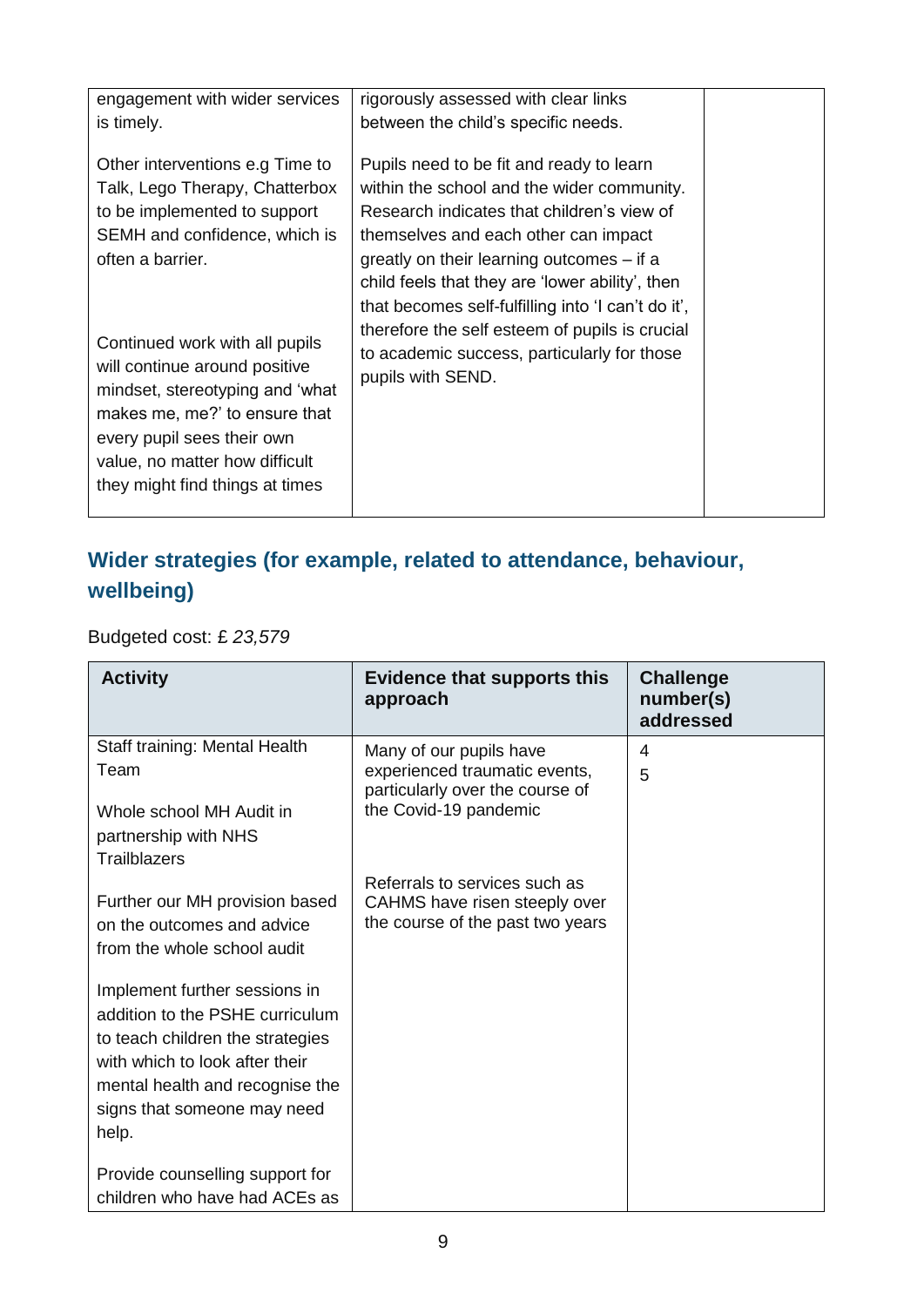| soon as possible through a<br>dedicated Step2 counsellor<br>based in school<br>Teachers to consult with the<br>EMHP to provide the best<br>approach to support individual<br>pupils in their class who display<br>signs of low mood or anxiety | Research shows that the earlier<br>a child is provided with practical<br>strategies, the less likelihood<br>there is of them needing more<br>targeted support at a later date.                                                                                               |        |
|------------------------------------------------------------------------------------------------------------------------------------------------------------------------------------------------------------------------------------------------|------------------------------------------------------------------------------------------------------------------------------------------------------------------------------------------------------------------------------------------------------------------------------|--------|
| <b>Further embed Mental Health</b><br>provision across the school<br>community through working in<br>partnership with external<br>agencies and developing<br>parental awareness and<br>understanding within the wider<br>community             | Many of our families experience<br>mental ill-health and research<br>shows that this can be familial<br>and lead to poor mental health in<br>children                                                                                                                        | 4<br>5 |
| Provide classroom breakfasts<br>through the NSBP for all pupils<br>Subsidise breakfast club<br>provision to ensure PP pupils<br>are in school and ready to learn.                                                                              | Children who eat breakfast before<br>school are twice as likely to score<br>highly in tests and assessments<br>at 11 than those who start<br>learning on an empty stomach<br>(Cardiff University, 2015)                                                                      | 5<br>6 |
| Subsidise educational visits and<br>residentials providing PP<br>children access to enrichment<br>activities.<br>Provide uniform vouchers to<br>pupils eligible for pupil<br>premium                                                           | Pupils need to be fit and ready to<br>learn within the school and wider<br>learning community. Research<br>indicates that addressing<br>children's social and emotional<br>needs is a key step to improving<br>academic outcomes for pupils.                                 |        |
| Support families experiencing<br>financial difficulties in terms of<br>getting the children into school<br>(bus fayres/school minibus)                                                                                                         | Recent attendance data shows<br>that pupils who live out of the<br>catchment area display more<br>instances of absence from school.                                                                                                                                          |        |
| Monitor attendance data to<br>identify trends - implement 1:1<br>support for pupils with absence<br>patterns.<br>Enhance positive relationships<br>with parents and set clear<br>expectations of good attendance                               | DfE reported that: Of pupils who<br>miss more than 50% of school,<br>only 3% manage to achieve five<br>A* to Cs, including English and<br>maths. Of pupils who miss<br>between 10% and 20% of school,<br>only 35% manage to achieve five<br>A* to C GCSEs, including English | 6      |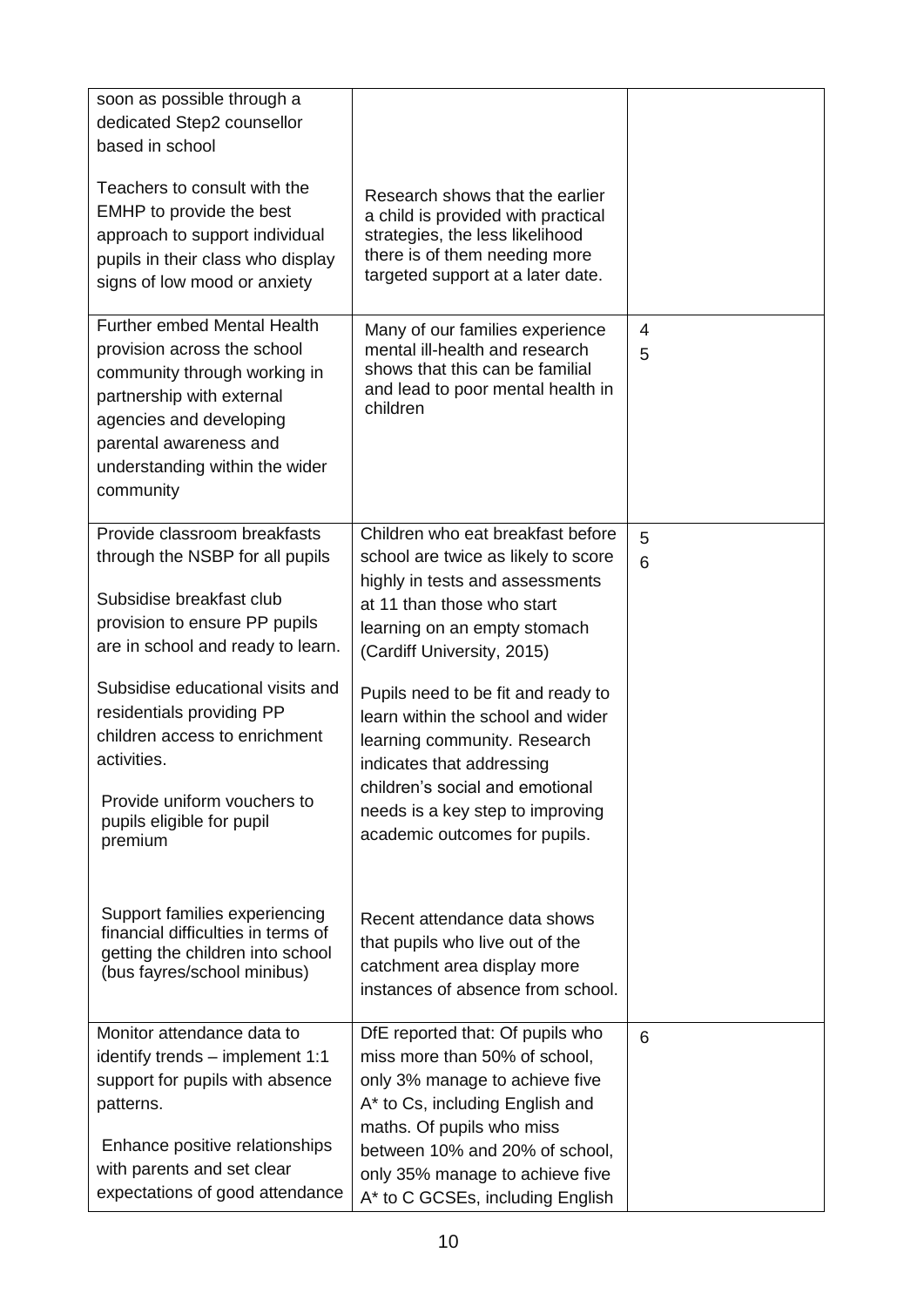| including early identification and<br>half termly attendance meetings.<br>HT to oversee attendance<br>officer and work together to<br>ensure that approaches are fit<br>for different families<br>Attendance office and HT to<br>work with LA attendance team<br>to support those families with<br>persistent absences.                                                                             | and maths. Of pupils who miss<br>less than 5% of school, 73%<br>achieve 5 A* to Cs, including<br>English and maths<br>The school recognises the<br>important emphasis on excellent<br>attendance. Excellent attendance<br>enhances excellent progress,<br>outcomes and experiences and<br>this enables pupil's confidence<br>and skill base to develop further.<br>We want to provide extra support<br>to maintain high attainment and<br>progress for pupils with higher<br>absence rates. 1:1 with highly<br>qualified staff which is evidenced<br>by the EFF Toolkit as improving |                          |
|-----------------------------------------------------------------------------------------------------------------------------------------------------------------------------------------------------------------------------------------------------------------------------------------------------------------------------------------------------------------------------------------------------|--------------------------------------------------------------------------------------------------------------------------------------------------------------------------------------------------------------------------------------------------------------------------------------------------------------------------------------------------------------------------------------------------------------------------------------------------------------------------------------------------------------------------------------------------------------------------------------|--------------------------|
| Continue to embed careers<br>education into the school<br>curriculum including holding<br>careers events, aspire weeks<br>and through introducing pupils<br>to a wider range of people from<br>the world of work.<br>Challenge perceived gender<br>stereotypes through the range of<br>people who are introduced to<br>pupils to widen the opportunities<br>for all pupils, regardless of<br>gender | significantly outcomes for pupils.<br>Awareness of life beyond the<br>children's immediate experience<br>is crucial to allow them to set<br>wider goals for the future.                                                                                                                                                                                                                                                                                                                                                                                                              | 5<br>6<br>$\overline{7}$ |

#### **Total budgeted cost: £** *86,130*

Part B: Review of outcomes in the previous academic year

# **Pupil premium strategy outcomes**

This details the impact that our pupil premium activity had on pupils in the 2020 to 2021 academic year.